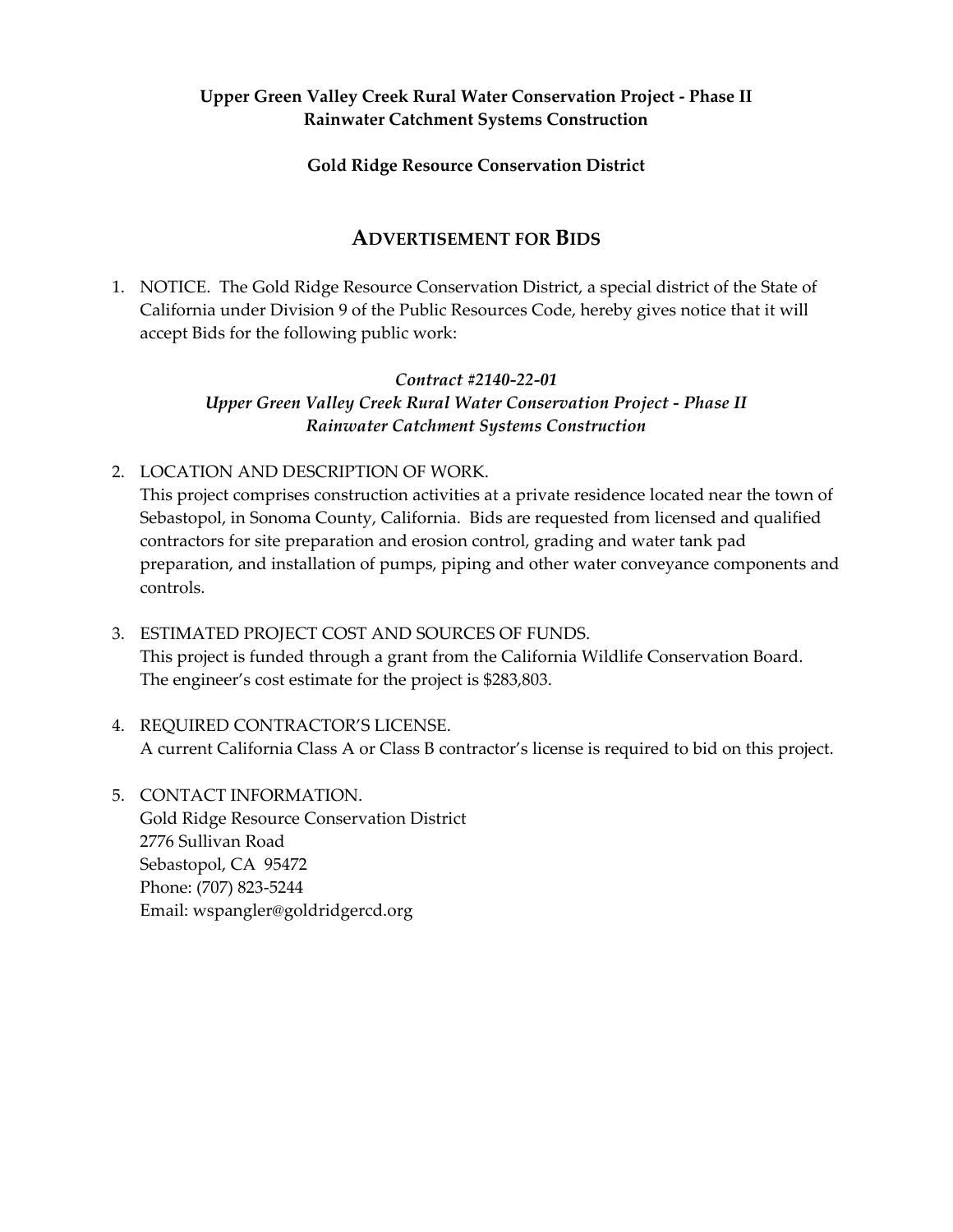#### 6. BID DOCUMENTS.

Bid documents may be viewed at the RCD office during regular business hours, or may be downloaded from the RCD website (goldridgercd.org). Bid documents will also be posted at the North Coast Builders Exchange Plan Room (ncbeonline.com). One set of project plans and relevant reports can be provided to each bidder at the bid tour **UPON REQUEST AS MADE IN THE LETTER OF INTENT**.

### 7. MANDATORY PRE-BID SITE TOUR.

A mandatory pre-bid tour of the site is scheduled for Tuesday, July 5, 2022 at 10 AM. The bid tour will begin at the Gold Ridge RCD office and is expected to take 1-2 hours, so please plan accordingly.

### 8. LETTER OF INTENT.

If you wish to submit a bid, please submit a Letter of Intent to the Gold Ridge RCD before the bid tour date, preferably via email to the address above. Letters may also be mailed or hand delivered to the address listed above, but must be received by the RCD by close of business on Friday, July 1, 2022 (not just postmarked). **ONLY CONTRACTORS WHO HAVE SUBMITTED A LETTER OF INTENT WILL BE ELIGIBLE TO ATTEND THE PRE-BID TOUR.** 

# 9. BID SUBMISSION DEADLINE.

Sealed bids are due **no later than 5:00 PM PDT on July 19, 2022**, at the Gold Ridge RCD office at 2776 Sullivan Rd, Sebastopol, CA. Bids will be evaluated, and a contract may be awarded during the next scheduled meeting of the Board of Directors of the Gold Ridge RCD on July 21, 2022, at 3:30 PM.

### 10. REQUESTS FOR INFORMATION.

Questions regarding this project should be reserved for the pre-bid tour. Questions that arise after the pre-bid tour should be submitted as Requests for Information to the email address above, and will be answered by email, with all bid tour attendees receiving a copy. Please be certain to write your email address on the sign-in sheet at the pre-bid tour.

### 11. PUBLIC WORKS CONTRACTOR REGISTRATION.

All contractors and subcontractors submitting a bid for this public works contract must be registered with the California Department of Industrial Relations, pursuant to Labor Code Section 1725.5. No contractor or subcontractor may be awarded a contract for work on a public works project unless registered at the time of bid submission with the Department of Industrial Relations. Registration information: http://www.dir.ca.gov/publicworks/PublicWorksContractorsAndSubcontractors.html.

### 12. PREVAILING WAGE COMPLIANCE.

This project is a public work, and is subject to prevailing wage and other requirements enumerated in Chapter 1 (commencing with Section 1720) of Part 7 of Division 2 of the